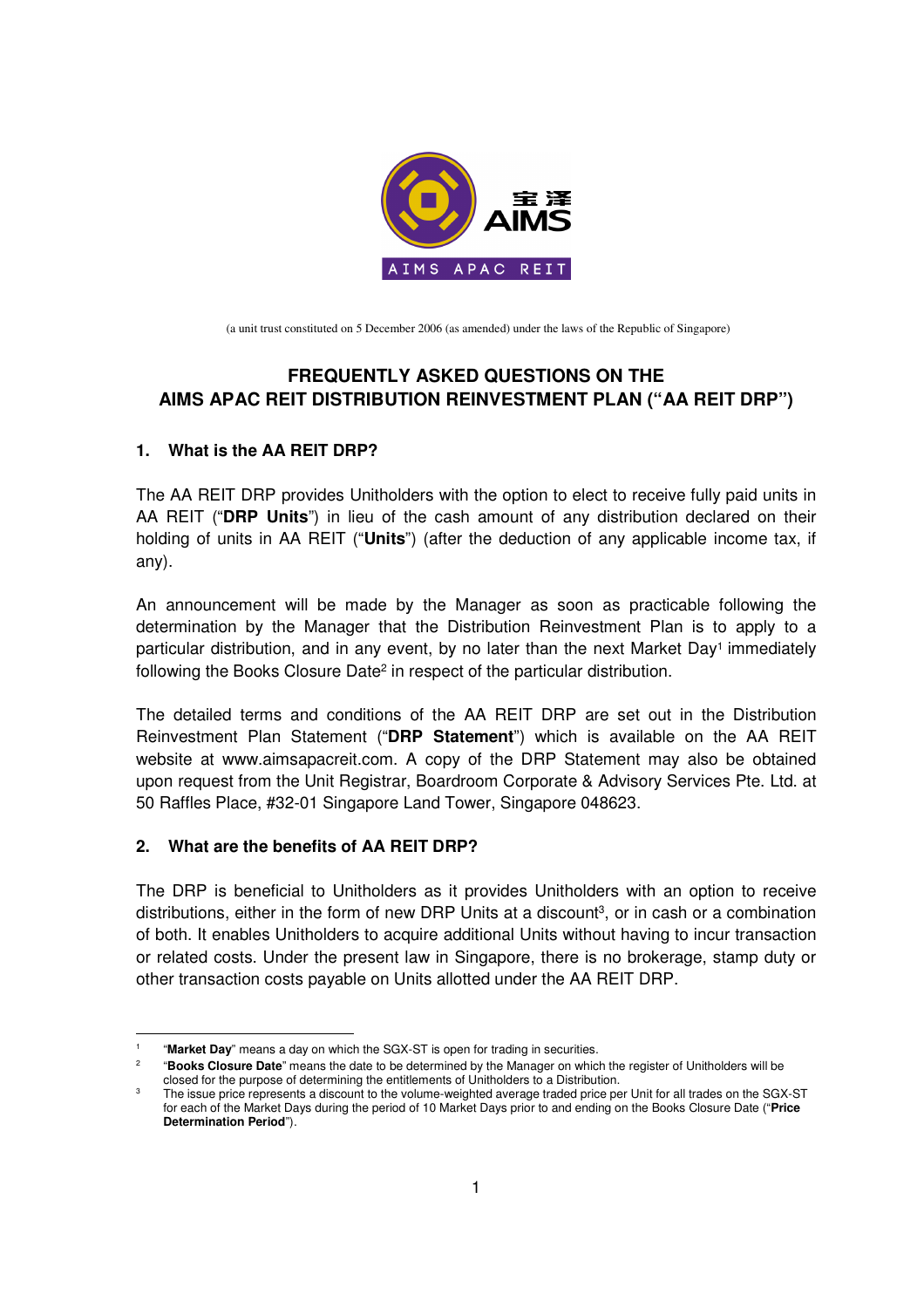AA REIT will also benefit from Unitholders' participation in the AA REIT DRP as to the extent that Unitholders elect to receive distributions in the form of Units, the cash is retained by AA REIT to fund its continuing growth and expansion. The retention of cash and the issue of Units in lieu of cash under the AA REIT DRP will also enlarge AA REIT's capital base, strengthen its working capital reserves and improve the liquidity of Units.

# **3. Who is eligible to participate?**

All Unitholders registered in the Depository Register as of the applicable Books Closure Dates, are eligible to participate in the AA REIT DRP except for Unitholders who have their registered addresses outside Singapore ("**Overseas Unitholders**"). This is for practical reasons and to avoid any violation of the securities laws applicable in countries outside Singapore where Unitholders may have their registered addresses<sup>4</sup>.

Overseas Unitholders who receive or come to have in their possession this DRP Statement and/or a Notice of Election may not treat the same as an invitation to them and are advised to inform themselves of, and to observe, any prohibitions and restrictions, and to comply with any applicable laws and regulations relating to the AA REIT DRP as may be applicable to them.

To be eligible to participate, Overseas Unitholders with registered addresses outside Singapore are required to provide The Central Depository (Pte) Limited ("**CDP**") with an address in Singapore no later than 3 Market Days prior to the Books Closure Date.

## **4. What are the options available under the AA REIT DRP?**

An eligible Unitholder can elect to receive the distribution as follows:

- receive cash for the entire distribution
- receive DRP Units for the entire distribution
- receive a combination of cash or DRP Units for the distribution

## **5. How many DRP Units will Unitholders get under the AA REIT DRP?**

The number of DRP Units to be allotted and issued will be based on the announced issue price for each application of DRP. The issue price normally represents a discount to the volume-weighted average traded price per Unit for all trades on the SGX-ST for each of the Market Days during the Price Determination Period.

The number of DRP Units to be allotted and issued under the AA REIT DRP will be the aggregate of the Units to be issued under each component of the distribution (where applicable) based on the following formula and where the number of Units to be issued under each component will be rounded down to the nearest whole Unit:

-

<sup>4</sup> Please refer to paragraph 4.4 of the DRP Statement for further information.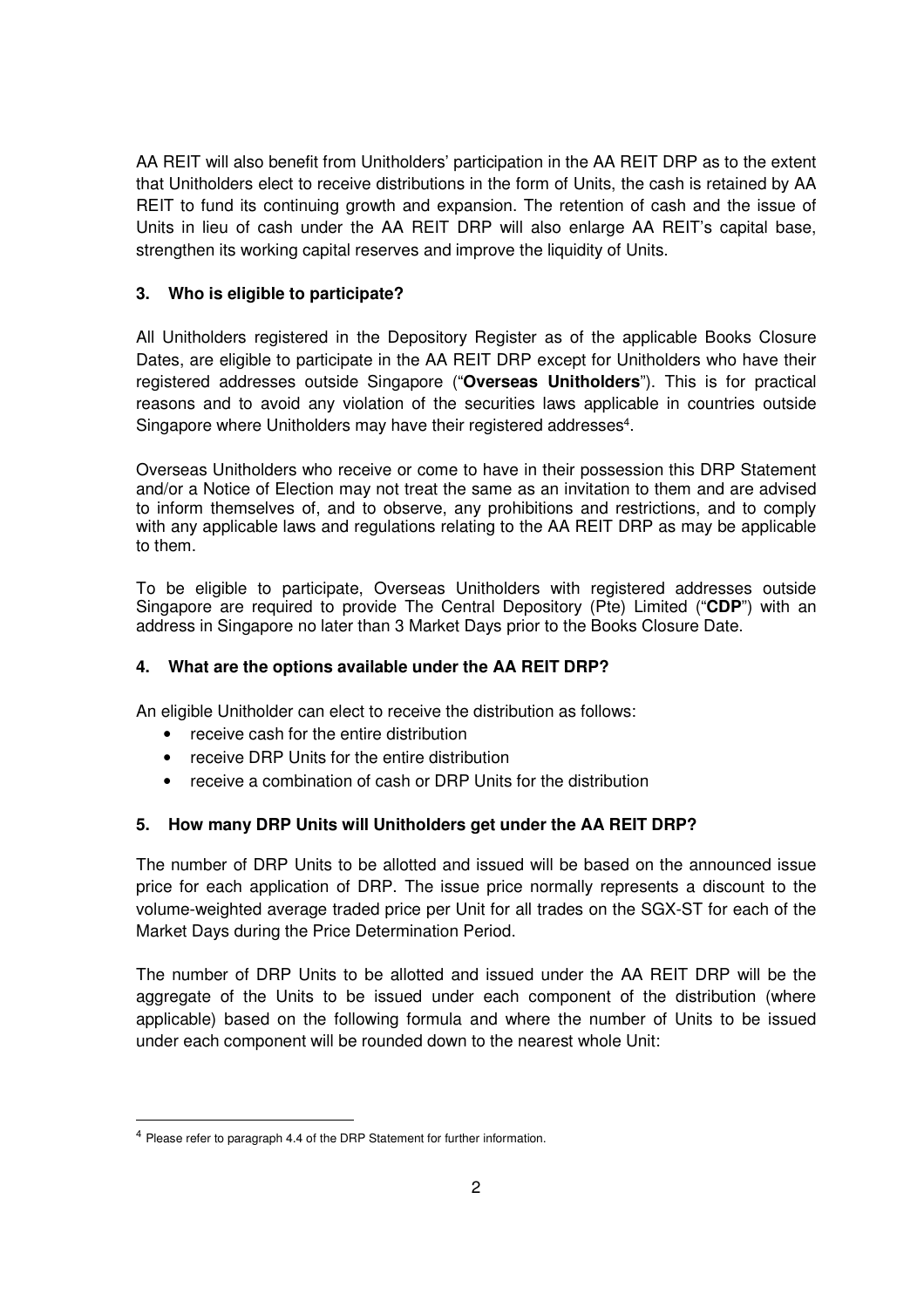$$
N = \frac{(S \times D_1) - (S \times D_1 \times T)}{V} + \frac{(S \times D_2)}{V} + \frac{(S \times D_3)}{V} + \frac{(S \times D_4)}{V}
$$

(the number of DRP Units to be allotted and issued under each distribution component to be rounded down to the nearest whole unit)

Where:

- **N** is the number of DRP Units to be allotted and issued as fully paid to the Participating Unitholder in respect of such Notice of Election.
- **S** is the number of Participating Units held by the Participating Unitholder as at the Books Closure Date for which such Notice of Election relates.
- **D<sub>1</sub>** is the taxable income component of the Qualifying Distribution per Unit to which such Notice of Election relates.
- **D<sub>2</sub>** is the tax-exempt income component of the Qualifying Distribution per Unit to which such Notice of Election relates.<br> **D<sub>3</sub>** is the capital component of the Qualifying Distribution per Unit to which such Notice of E
- **D3** is the capital component of the Qualifying Distribution per Unit to which such Notice of Election relates.
- **D4** is the other gains component of the Qualifying Distribution per Unit to which such Notice of Election relates.
- **T is the applicable income tax rate.**
- **V** is the issue price of a DRP Unit, which shall, for the purpose of calculating the number of DRP Units to be allotted and issued as fully paid to Participating Unitholders pursuant to the AA REIT DRP, be an amount in S\$ determined by the Manager (the "**Relevant Amount**"), computed based on the volume-weighted average traded price per Unit for all trades on the SGX-ST for each of the Market Days during the Price Determination Period. In the event that there is no trading in the Units during the Price Determination Period, the Relevant Amount shall not exceed the volume-weighted average traded price per Unit for all trades on the SGX-ST, for each of the Market Days during a period to be determined by the Manager prior to the announcement of the application of the AA REIT DRP to such Distribution.

Fractional entitlements to the DRP Units allotted and issued for each distribution component under the AA REIT DRP will be rounded down to the nearest whole Unit, with the residual balance retained by AA REIT.

For example, based on the income distribution for the period from 1 January 2019 to 31 March 2019 ("**4Q FY2019**"), if a Unitholder holds 10,000 Units as at the Books Closure Date and elects to participate in the AA REIT DRP in respect of all of his holding of Units, the amount of distribution per Unit is 2.750 Singapore cents (comprising a taxable income component of 2.474 Singapore cents per Unit, a tax-exempt income component of 0.180 Singapore cents per Unit and a capital component of 0.096 Singapore cents per Unit) and the issue price of each DRP Unit to be issued to a Unitholder under the AA REIT DRP is S\$1.3625, the total number of DRP Units to be allotted and issued to the Unitholder will be 201 DRP Units. This is on the assumption that there are no applicable income taxes withheld.

|  | 10,000 x S\$0.02474 |  | 10,000 x S\$0.0018 | 10,000 x S\$0.00096 |
|--|---------------------|--|--------------------|---------------------|
|  | S\$1.3625           |  | S\$1.3625          | S\$1.3625           |
|  | 181                 |  | 13                 |                     |
|  | 201                 |  |                    |                     |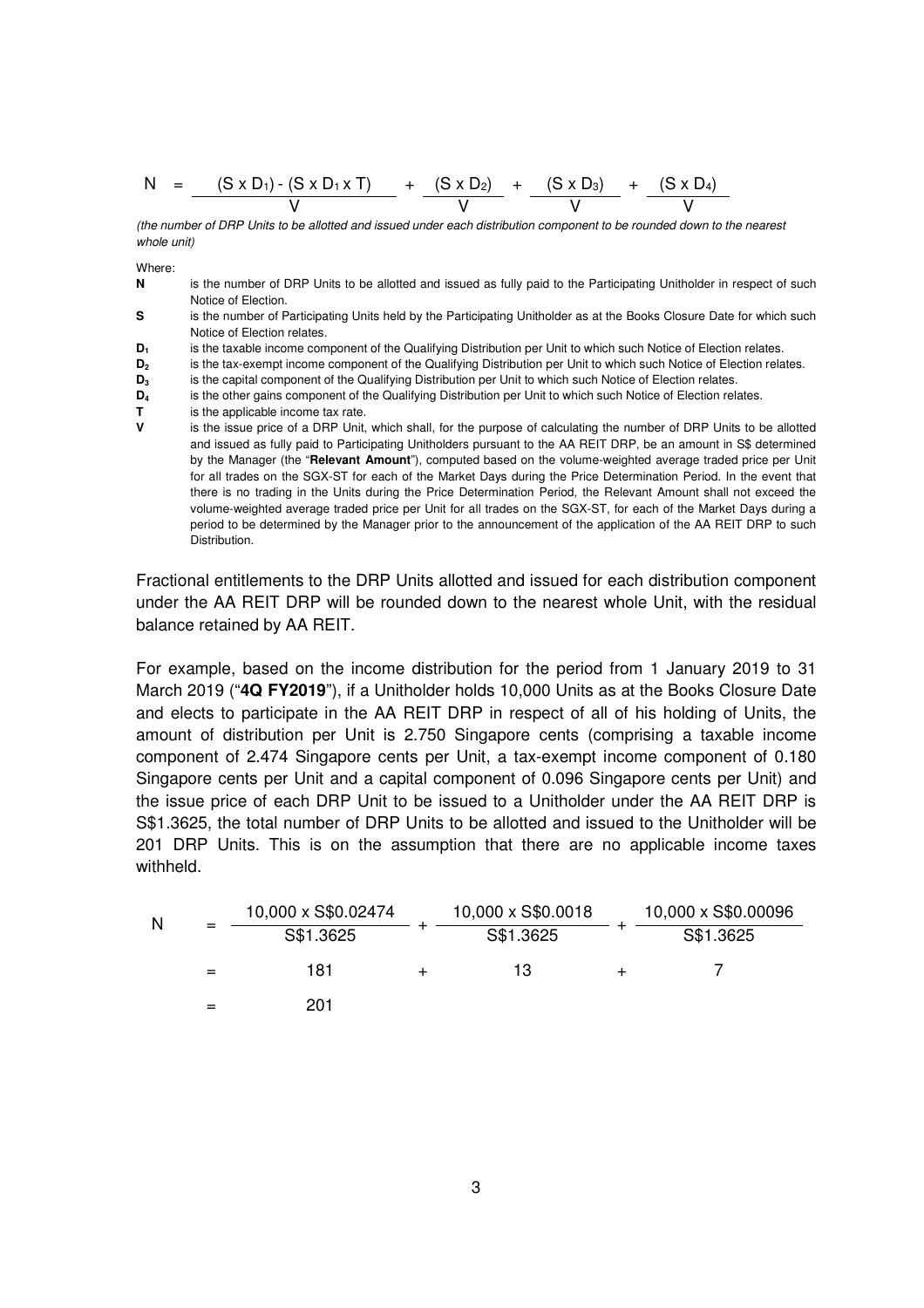# **6. What should Unitholders do upon the receipt of the DRP Forms?**

Participation in the AA REIT DRP is optional.

On the date of despatch, the following documents will be sent to Unitholders:

- (i) Letter to Unitholders
- (ii) Notice of Election Form to elect distribution in Units and/or cash
- (iii) Tax Declaration Form
- (iv) a pre-paid return envelope

Individual/joint-individual direct account holders will not receive item (iii) Tax Declaration Form as they are not required to declare the tax status.

#### 6.1 Participation by Individual/Joint Account Direct Securities Account Holders

Eligible Individual/Joint Account Unitholders can elect to receive the distribution as follows:

#### **(i) Receive cash for the entire distribution**

No action is required if Unitholders wish to receive cash for the entire distribution.

#### **(ii) Receive new AA REIT Units for the entire distribution**

- Step 1: Tick  $(\checkmark)$  in the box in Option 1 of the Notice of Election Form.
- Step 2: Sign, indicate contact details and return the completed Notice of Election Form in the pre-paid envelope, no later than 5:00 p.m. on the date specified on the Notice of Election Form.

# **(iii) Receive a combination of cash or AA REIT Units for the distribution**

- Step 1: Tick  $(\checkmark)$  in the box in Option 2 of the Notice of Election Form.
- Step 2: Indicate clearly the number of Units of existing unitholdings held to be paid in DRP Units in Box (i).
- Step 3: Indicate clearly the number of Units of existing unitholdings held to be paid in cash in Box (ii).
- Step 4. Indicate clearly the total number of existing unitholdings in Box (iii), which should be the sum of the Units in Box (i) and Box (ii), and this should be equal to Units held as at Books Closure Date.
- Step 5 Sign, indicate contact details and return the completed Notice of Election Form in the pre-paid envelope, no later than 5:00 p.m. on the date specified on the Notice of Election Form.

#### 6.2 Participation by Corporate Direct Securities Account Holders

Please follow the steps indicated above for Individual/Joint Account Direct Securities Account Holders.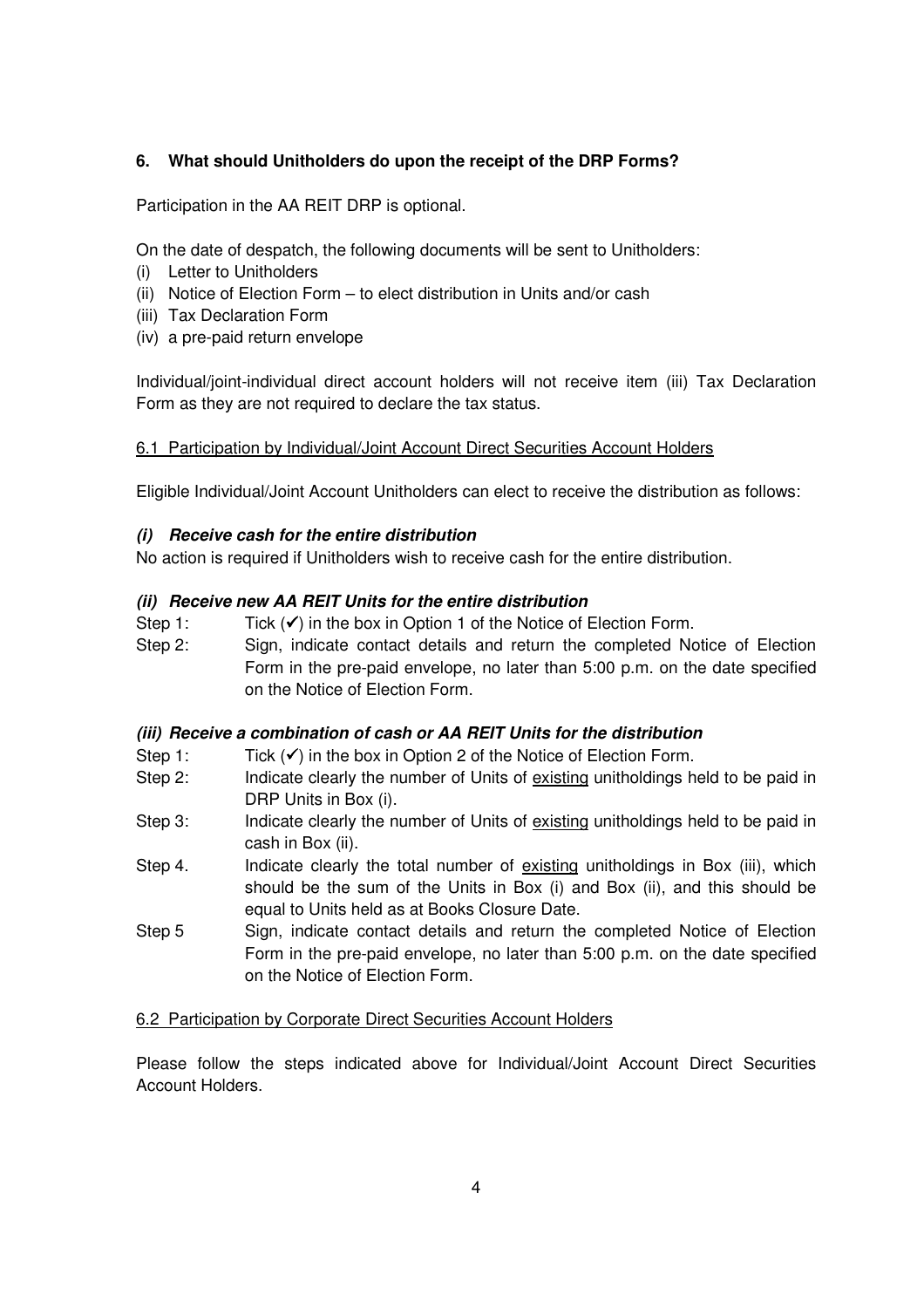However, Corporate Direct Securities Account Holders are also required to sign and return any Tax Declaration Forms that it may have received together with the Notice of Election Form on the declaration of tax status.

Distributions will be subject to a default tax rate if the Tax Declaration Forms are not returned by 5:00 p.m. on the date specified on the Form.

#### 6.3 Participation by Sub Account Holders of a Depository Agent

There will be only one Notice of Election Form and Tax Declaration Form for each Depository Agent. Sub Account Holders of a Depository Agent are to liaise with their respective Depository Agents acting as the collating agent for their election for DRP Units and/or cash and tax declaration (if applicable).

#### 6.4 Participation by Depository Agents

Please note that the Notice of Election Form must be read and completed in conjunction with the Tax Declaration Form (if applicable) together with its Annexes.

- Step 1: Indicate clearly the number of Units of existing unitholdings held to be paid in DRP Units in Box (i) of the Notice of Election Form.
- Step 2: Indicate clearly the number of Units of existing unitholdings held to be paid in cash in Box (ii) of the Notice of Election Form.
- Step 3: Indicate clearly the total number of existing unitholdings in Box (iii), which should be the sum of the Units in Box (i) and Box (ii), and this should be equal to Units held as at Books Closure Date.
- Step 4: Ensure that the total number of Units in Box (i) agrees to the total number of Units electing for DRP units in the respective Annexes of the Tax Declaration Form.
- Step 5: Sign, indicate contact details and return the completed Notice of Election Form and Tax Declaration Forms together with the Annexes, no later than 5:00 p.m. on the date specified on the Notice of Election Form.

## **7. What if a Unitholder under-participates in the AA REIT DRP?**

A Unitholder would have under-participated in the AA REIT DRP when he/she makes an election of the number of Units which are less than his/her total existing unitholdings as at Books Closure Date.

For example, if a Unitholder has 10,000 Units held as at the Books Closure Date and he/she has only indicated 8,000 Units to be paid in DRP Units in the Notice of Election Form.

In such cases, the distribution for the 8,000 Units will be paid to the Unitholder in the form of DRP Units and the distribution for the remaining 2,000 Units will be paid in cash.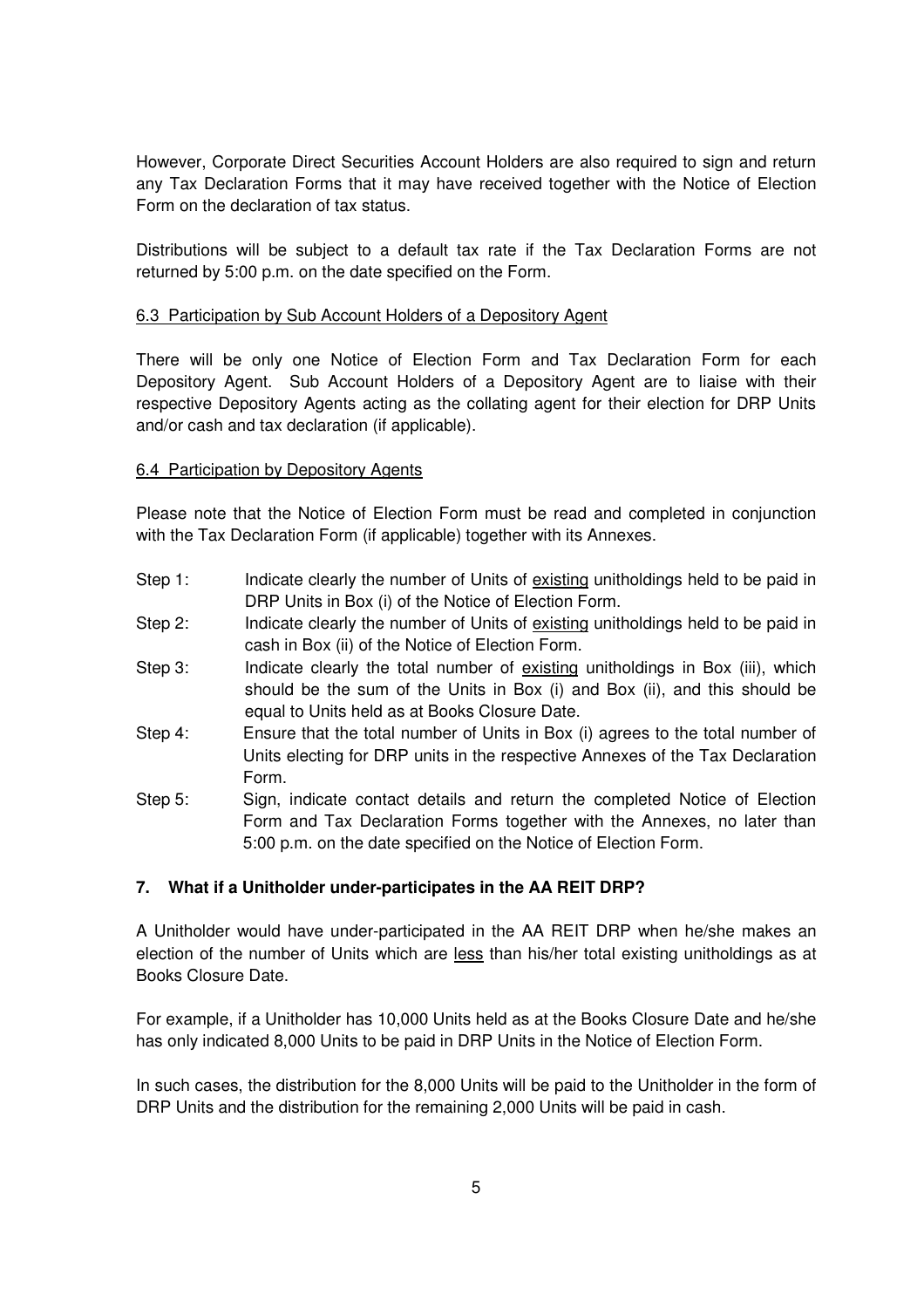## **8. What if a Unitholder over-participates in the AA REIT DRP?**

A Unitholder would have over-participated in the AA REIT DRP when he/she makes an election of the number of Units which are more than his/her total existing unitholdings as at Books Closure Date.

For example, if a Unitholder has 10,000 Units held as at the Books Closure Date and he/she has elected 8,000 Units to be paid in DRP Units and 3,000 Units to be paid in cash in the Notice of Election Form.

In such cases, the entire distribution will be paid to the Unitholder in cash as the true intention is not easily ascertainable from the Notice of Election Form.

## **9. Where should Unitholders return the Forms?**

The completed Forms together with the annexes (where applicable) must be received by AA REIT's Unit Registrar, Boardroom Corporate & Advisory Services Pte. Ltd. no later than 5:00 p.m. on the date specified on the Notice of Election Form.

#### **10. What happens if Forms were incorrectly filled up?**

The Forms are invalid if:

- (i) the Notice of Election Form is incomplete, illegible, not properly completed;
- (ii) there is no original signature on the Notice of Election Form (in the event of a photocopied Form);
- (iii) the Forms are not received by the Unit Registrar by 5:00 p.m. on the date specified on the Forms;
- (iv) over-participation of Units (see Question 8); or
- (v) the true intention of the Unitholder is not ascertainable from the Notice of Election Form.

The Manager reserves the right to reject a Unitholder's Notice of Election and pay all the distribution entitlement in cash. Default tax rates will apply if the Tax Declaration Form together with the Annexes (if any) are incomplete, illegible, not properly completed or not delivered in accordance with the instructions stated therein.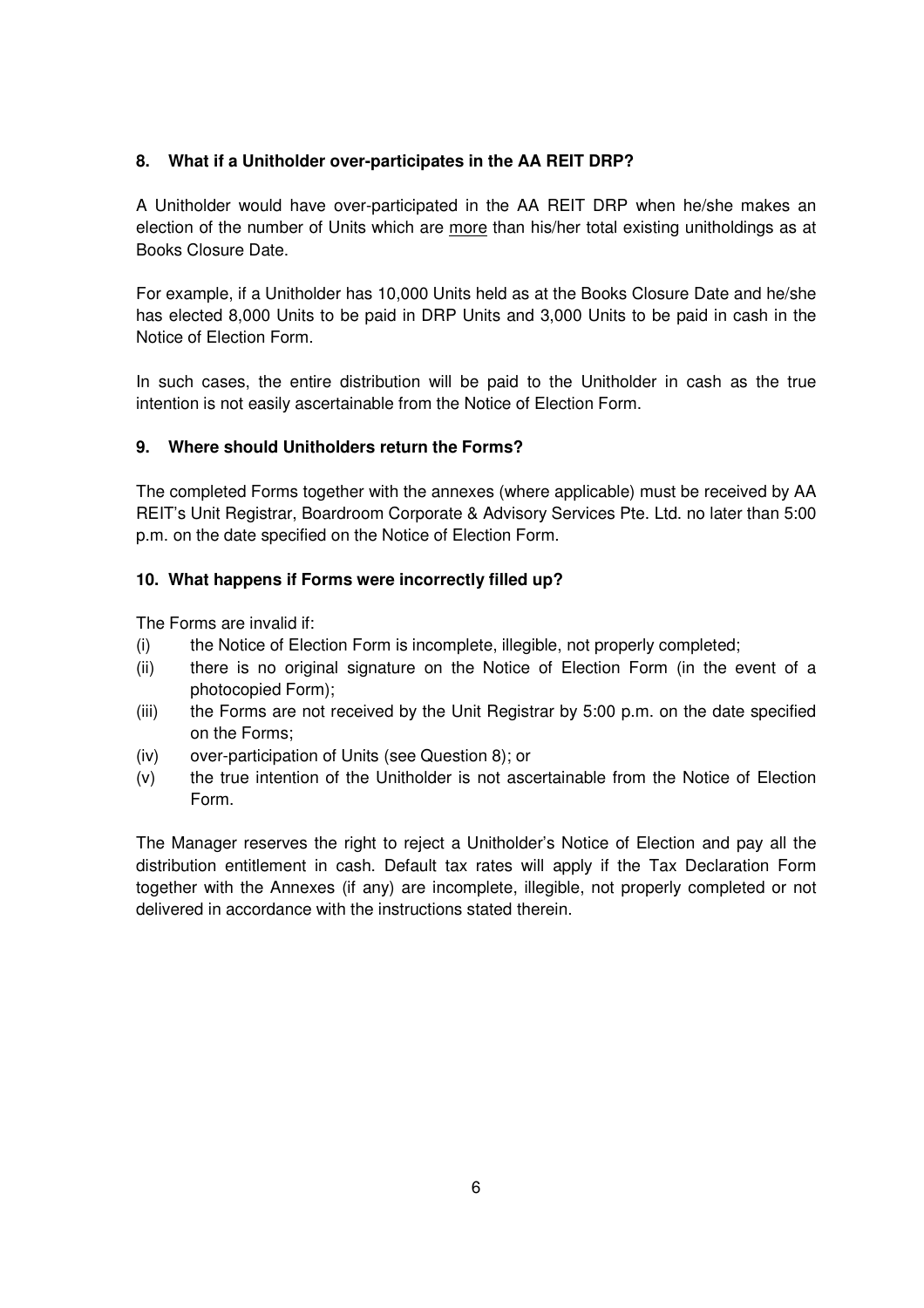# **11. How can Unitholders exercise their options under the AA REIT DRP if they will be overseas during the DRP election period?**

Please contact AA REIT's Unit Registrar, Boardroom Corporate & Advisory Services Pte. Ltd at the following contact details:

## **Boardroom Corporate & Advisory Services Pte. Ltd.**

50 Raffles Place #32-01 Singapore Land Tower Singapore 048623 General line : +65-6536 5355 Email : SRS.TeamE@boardroomlimited.com

# **12. Can Unitholders request for a replacement if they have misplaced the Notice of Election Forms and/or Tax Declaration Forms?**

Please contact AA REIT's Unit Registrar, Boardroom Corporate & Advisory Services Pte. Ltd. for the replacement.

# **13. Can Unitholders do a permanent election?**

There is presently no permanent election option available. The Manager will make an announcement in due course should it choose to offer this feature to Unitholders in the future.

# **14. When and how will Unitholders be notified about the new DRP Units that will be credited to their CDP account?**

If Unitholders participate in the AA REIT DRP, CDP will send them a notification letter on or after each Distribution payment date in respect of the number of DRP Units allotted and credited to the securities account maintained with CDP.

## **15. Are Unitholders able to trade in odd lots?**

Unitholders who receive DRP Units in odd lots under the AA REIT DRP and wish to trade such odd lots on the SGX-ST should do so on the Unit Share Market, which allows trading of odd lots at a minimum of one (1) Unit.